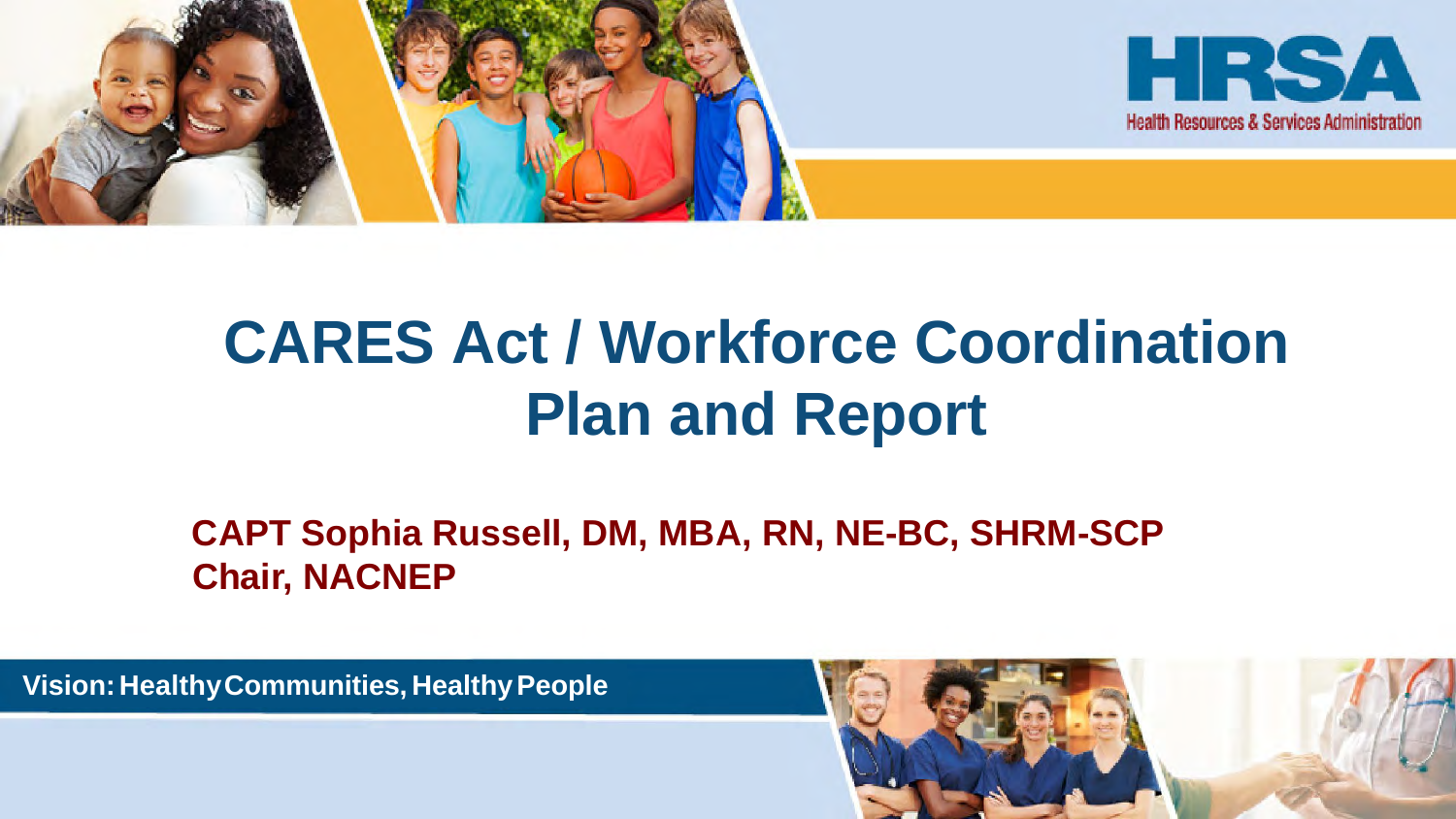## Health Workforce Coordination—Plan and Report

**GOAL:** Develop a strategic plan with respect to HHS health care workforce development programs, including education and training programs.

#### **Requirements:**

- **Consultation with Advisory Committee on Training in Primary Care Medicine and** Dentistry (ACTPCMD) and the Advisory Council on Graduate Medical Education (COGME).
- Coordination with heads of other Federal agencies and departments that fund or administer health care workforce development programs.
- Due: **March 27, 2021.**

#### Other deadline: **March 27, 2022**:

- Submit a Report to Congress (RTC) describing actions taken to implement plan.
- RTC to be sent to Senate HELP Committee and House Committee on Energy and Commerce.



<https://www.congress.gov/116/plaws/publ136/PLAW-116publ136.pdf>

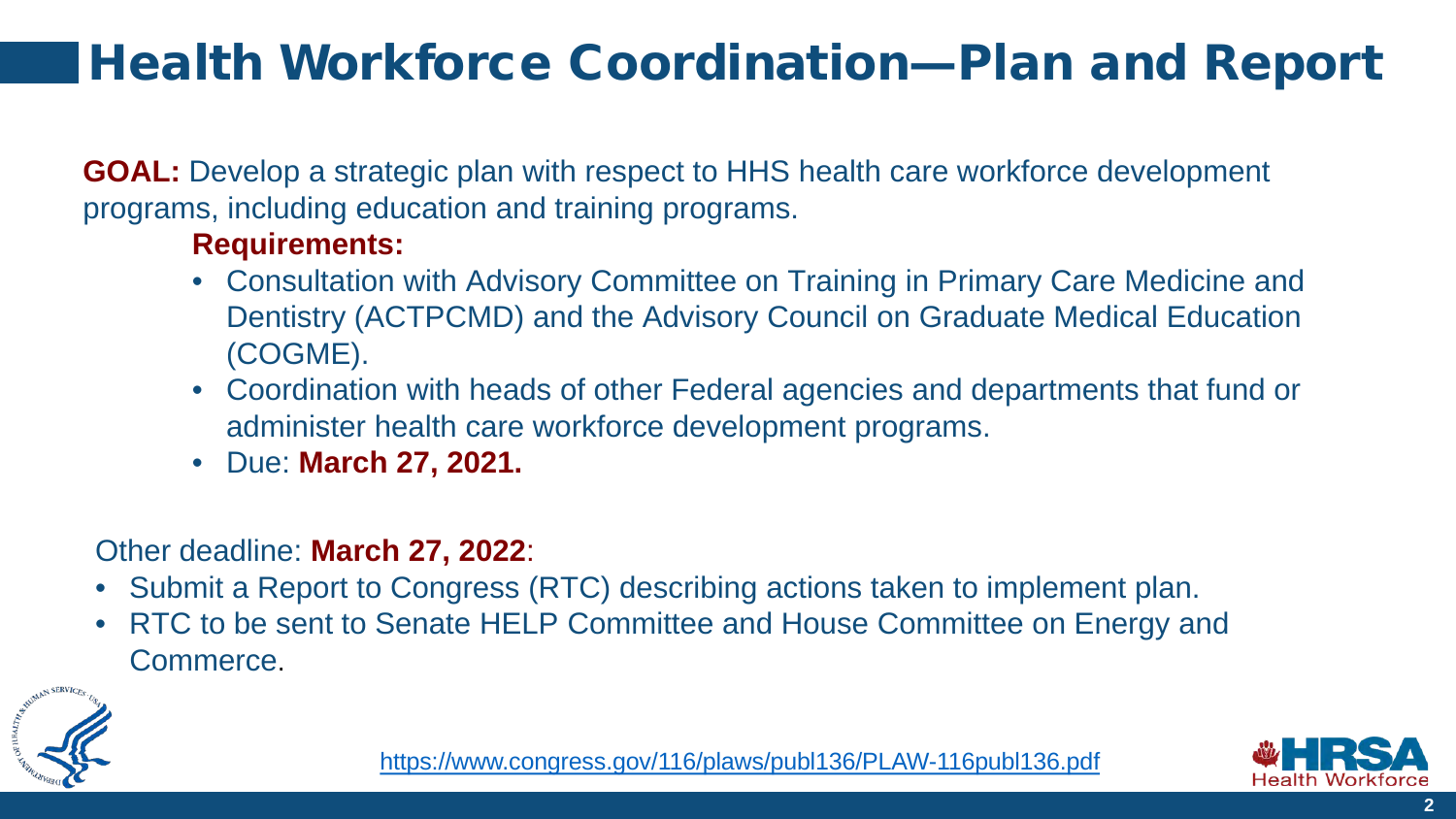## BHW's Advisory Committees & Councils

## Development of Strategic Plan **in consultation with:**

- Council on Graduate Medical Education\*
- **▶ Advisory Committee on Training in Primary Care** Medicine and Dentistry\*
- $\triangleright$  Advisory Committee on Interdisciplinary, Community-Based Linkages
- $\triangleright$  National Advisory Council on Nurse Education and Practice
- $\triangleright$  National Advisory Council on the National Health Service Corps





*\* Named in statute: <https://www.congress.gov/116/plaws/publ136/PLAW-116publ136.pdf>*

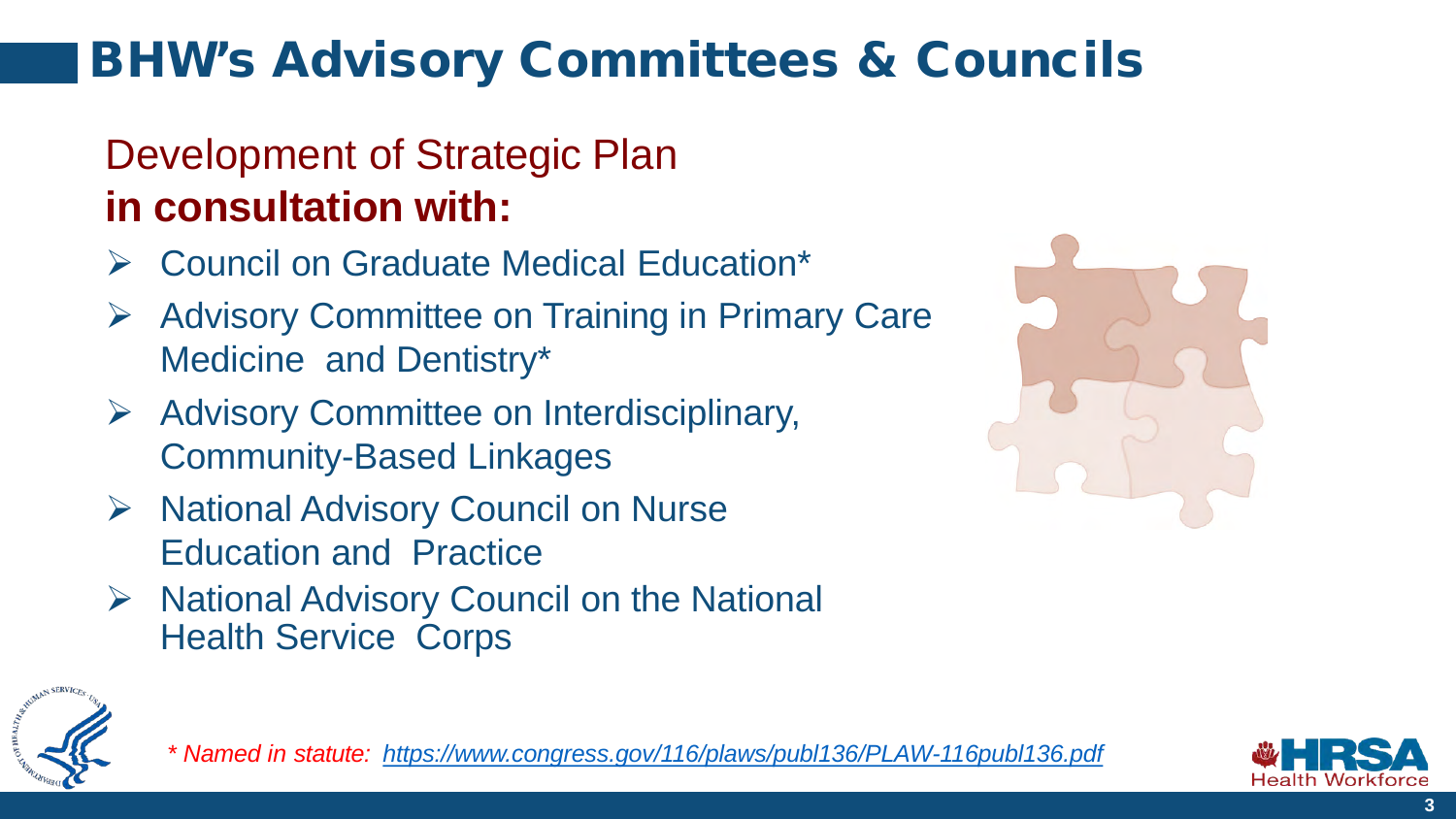## Strategic Plan's Suggested Framework

### **Increase Supply**

- **Recruitment**
- **Training**
- **Retention**

#### **Promote Equitable Distribution**

- **Geographic**
- **Health Care Disciplines** 
	- **Diversity**

#### **Improve Provider Quality**

- **Professional development**
- **Building competencies**
- **Evidence-based practices**

#### **Data and Surveillance**

- **Data analysis**
- **Forecasting and modeling**
- **Provider quality and adverse** actions



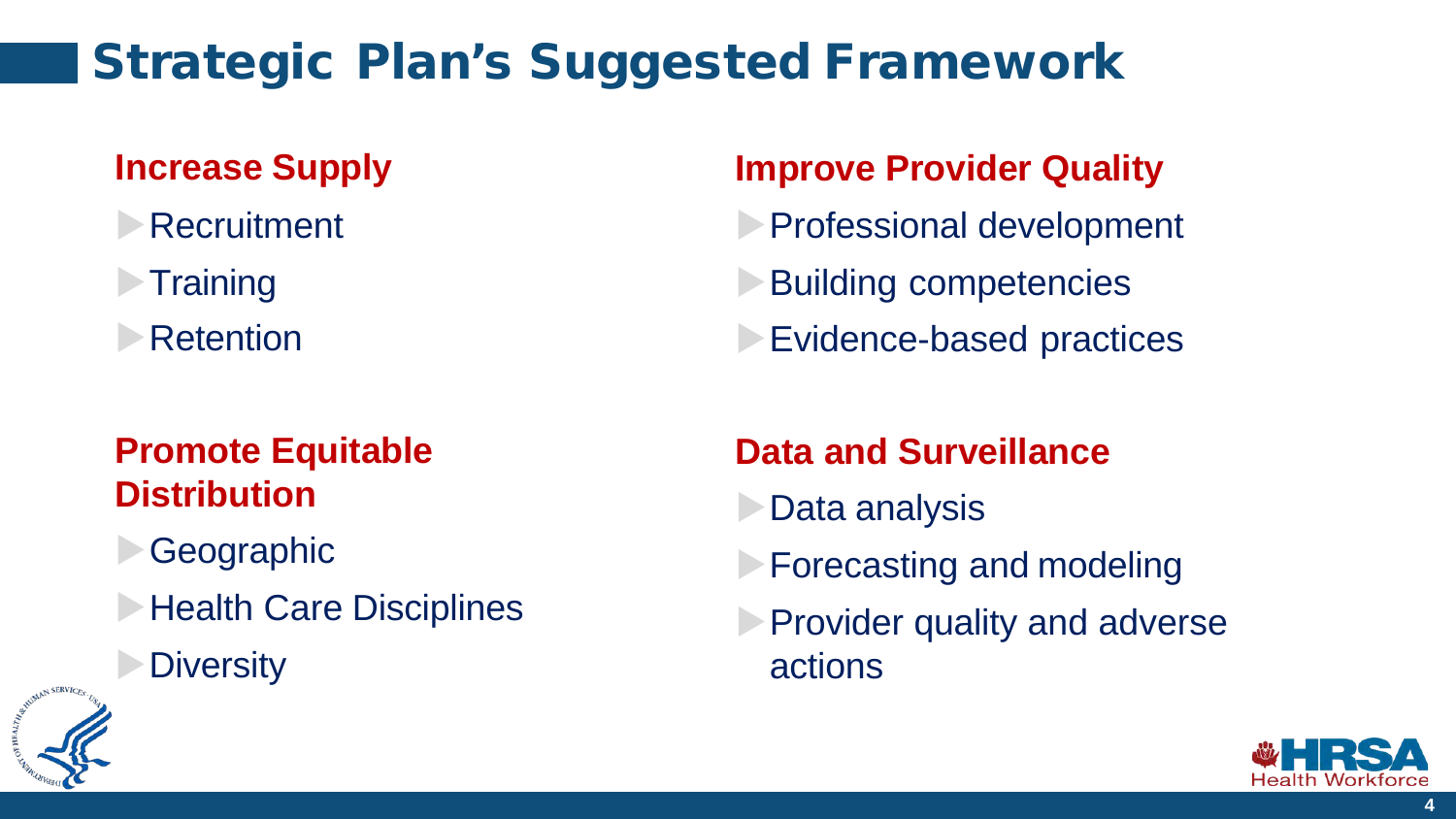## Proposed Timeline

| <b>Initial Priority</b><br>Setting                                   | <b>Draft Framework</b><br><b>Development</b><br>(September –<br>October 2020) | <b>Stakeholder</b><br><b>Consultation</b><br>(November 2020) | <b>Draft Plan</b><br><b>Development</b><br>(November-<br>December 2020) | <b>Final Plan</b><br><b>Development</b><br>(December-<br>January 2021) | <b>Publication</b><br>(February-March<br>2021)          |
|----------------------------------------------------------------------|-------------------------------------------------------------------------------|--------------------------------------------------------------|-------------------------------------------------------------------------|------------------------------------------------------------------------|---------------------------------------------------------|
| <b>HHS</b><br>leadership<br>directs<br><b>HRSA</b> to<br>lead effort | <b>HHS</b> scans<br>healthcare<br>workforce<br><i>investments</i>             | 3402<br>Workgroup<br>engages the                             | 3402<br>Workgroup<br>develops<br>draft strategic<br>plan                | 3402<br>Workgroup<br>revises<br>strategic plan                         | <b>HHS</b><br>prepares plan<br>for<br>publication       |
| <b>HHS divisions</b><br>identify<br>Workgroup<br>liaisons.           | 3402<br>Workgroup<br><b>Kick Off</b><br><b>Meeting</b>                        | five BHW<br><b>Advisory</b><br><b>Committees</b>             | 3402<br>Workgroup<br><i>identifies</i><br>performance<br>measures       | <b>Final review</b><br>and HHS<br>clearance                            | <b>HHS</b><br>publishes<br>plan by<br>March 27,<br>2021 |



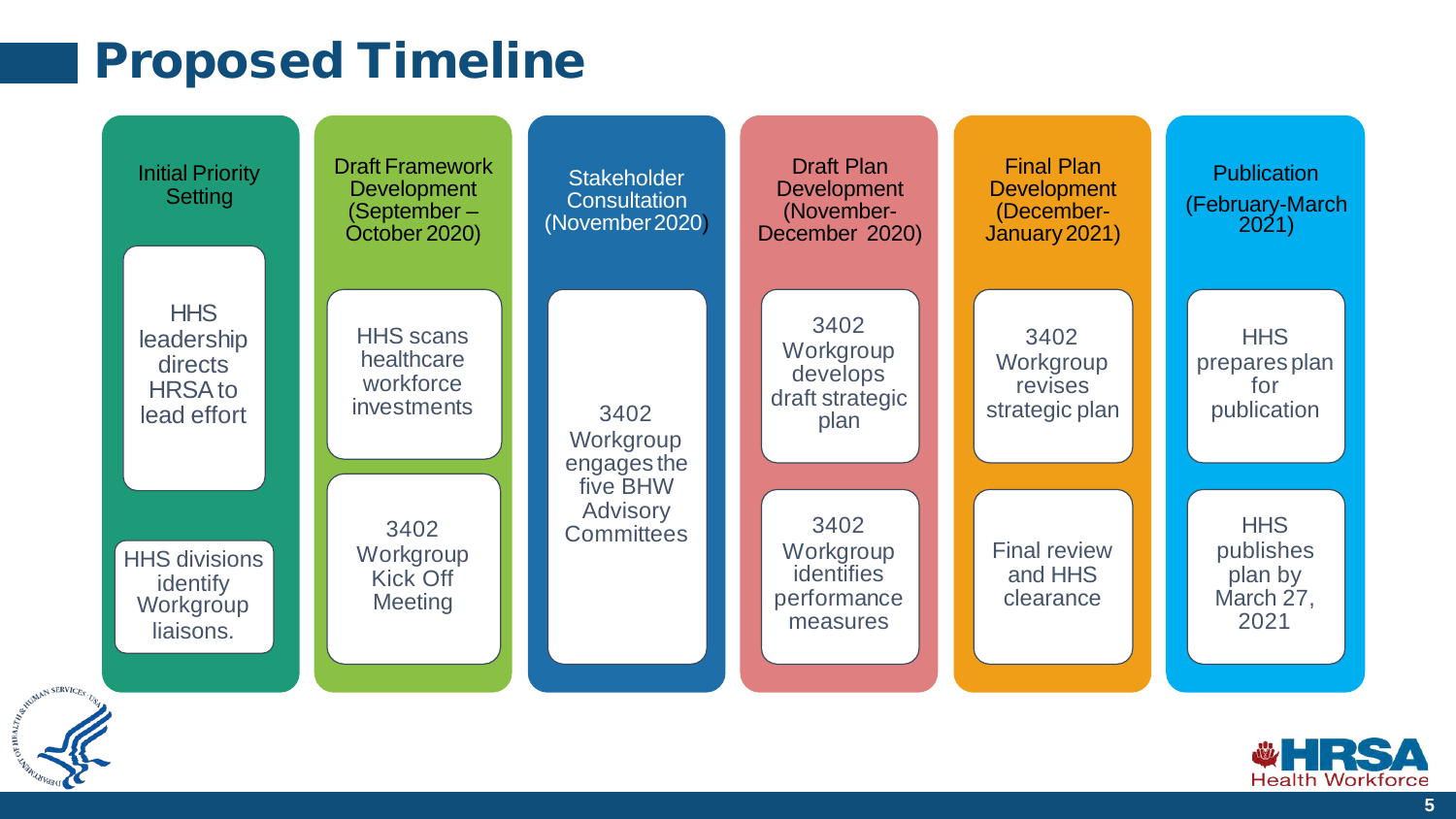## Discussion & Questions